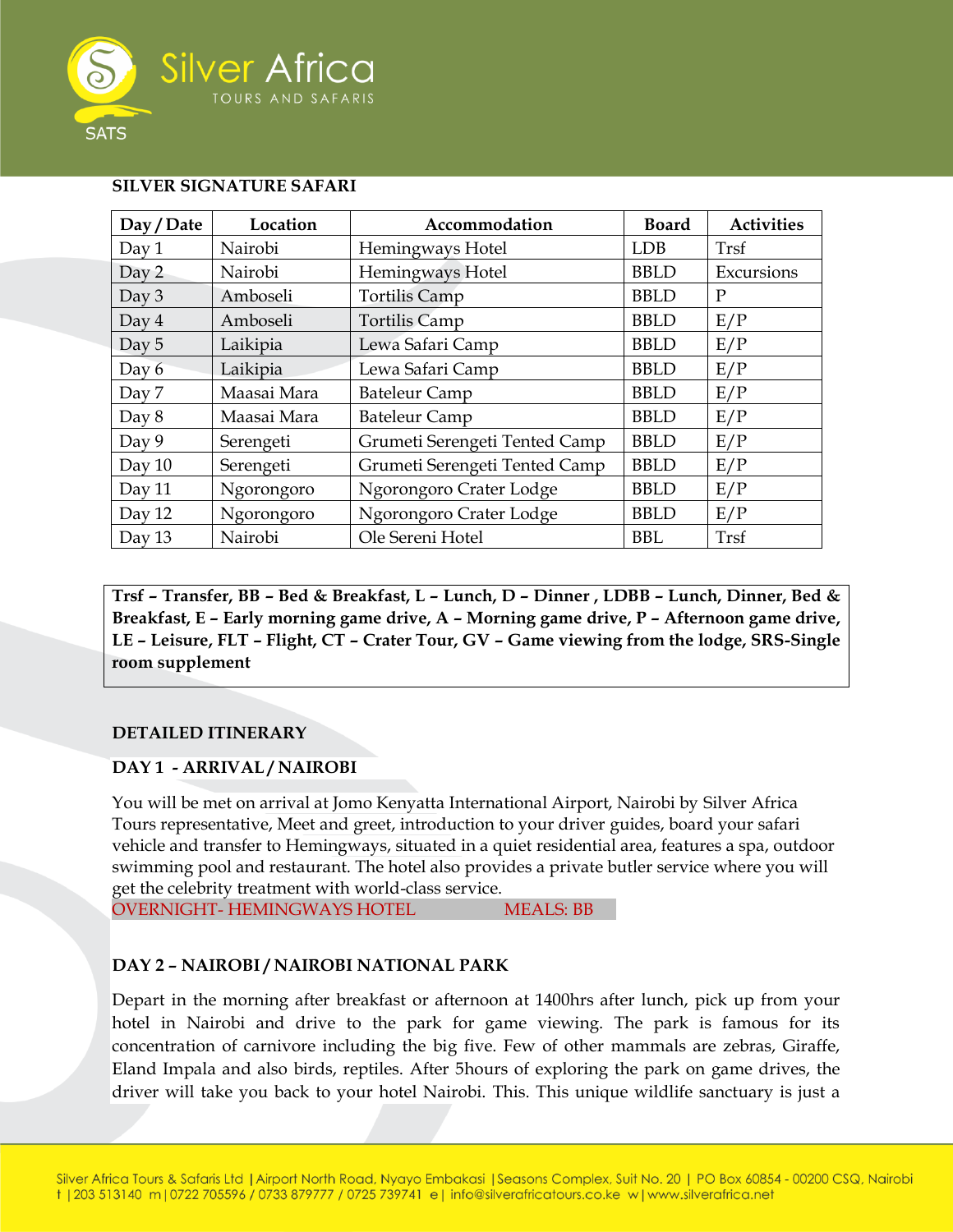

few kilometers from Nairobi's bustling city Centre, with Nairobi boasting of having the only wildlife sanctuary to be found in the city precincts in the world. Despite its proximity over 50 species of mammals can be found there, including four of the Big Five with elephant species not being represented. The tour also includes a visit to the animal orphanage at the park gate. OVERNIGHT: HEMINGWAYS HOTEL MEALS: BB

# **DAY 3 & 4 NAIROBI / AMBOSELI NATIONAL PARK**

Your flight will take off from Nairobi to Amboseli National Park which is world renowned for its numerous elephant herds. Amboseli is an excellent place to view a multitude of wildlife, including everything from Wildebeest to Giraffes to Ostrich. Elephant population and other big game are attracted to the area by underground springs fed from the melting snows of Mount Kilimanjaro. Home to the legendary Maasai tribesmen. Maasai warriors are famous and are proud nomadic tribe whose legendary prowess in battle and single-handed acts of bravery in fights with the wild animals are known across the world.

Lunch, dinner and overnight will be at the Tortilis Camp, Tortilis Camp has a prime location for witnessing the majesty of Africa's highest mountain, Kilimanjaro. Tortilis Camp is named after the flat-topped, umbrella thorn tree, the Acacia Tortilis, and embraces a hill in one of Amboseli's areas of Acacia Tortilis woodland. Located in a private conservancy bordering the national park, game drives, walks, sundowners and bush meals take place both inside the national park and in the conservancy, where guests enjoy exclusivity. OVERNIGHT: TORTILIS CAMP MEALS: BBLD

# **DAY 5 & 6 –LEWA CONSERVANCY**

Lewa is a private conservancy known for its cutting-edge wildlife conservation, especially for rhinos. Visitors are privy to some of the most spectacular wildlife viewing that Kenya has to offer.

Elewana Lewa Safari Camp is a small, comfortable and relaxed retreat in the heart of the park. Experience game drives, guided walks, bush breakfasts and sundowners, evening horse or camel rides, and local cultural visits. Or simply relax by the pool soaking up the spectacular African wilderness.

OVERNIGHT: LEWA SAFARI CAMP MEALS: BBLD

# **DAY 7 & 8 – MAASAI MARA GAME RESERVE**

On the seventh day of your adventure, you'll return to Lewa's airstrip via road transfer, then fly to Mara North Airstrip before another road transfer to Bateleur Camp. Bateleur Camp is situated on the western border of the Maasai Mara National Reserve in southwestern Kenya. Set of a private concession leased from the Maasai landlords, the camp lies at the base of the Oloololo escarpment just below the spot where Out of Africa's most famous scene was shot. The camp overlooks the plains of the Maasai Mara and lies directly in the path of what is considered to be the greatest spectacle of wildebeest and zebra from the Serengeti National Park in Tanzania.

OVERNIGHT: BATELEUR CAMP MEALS: BBL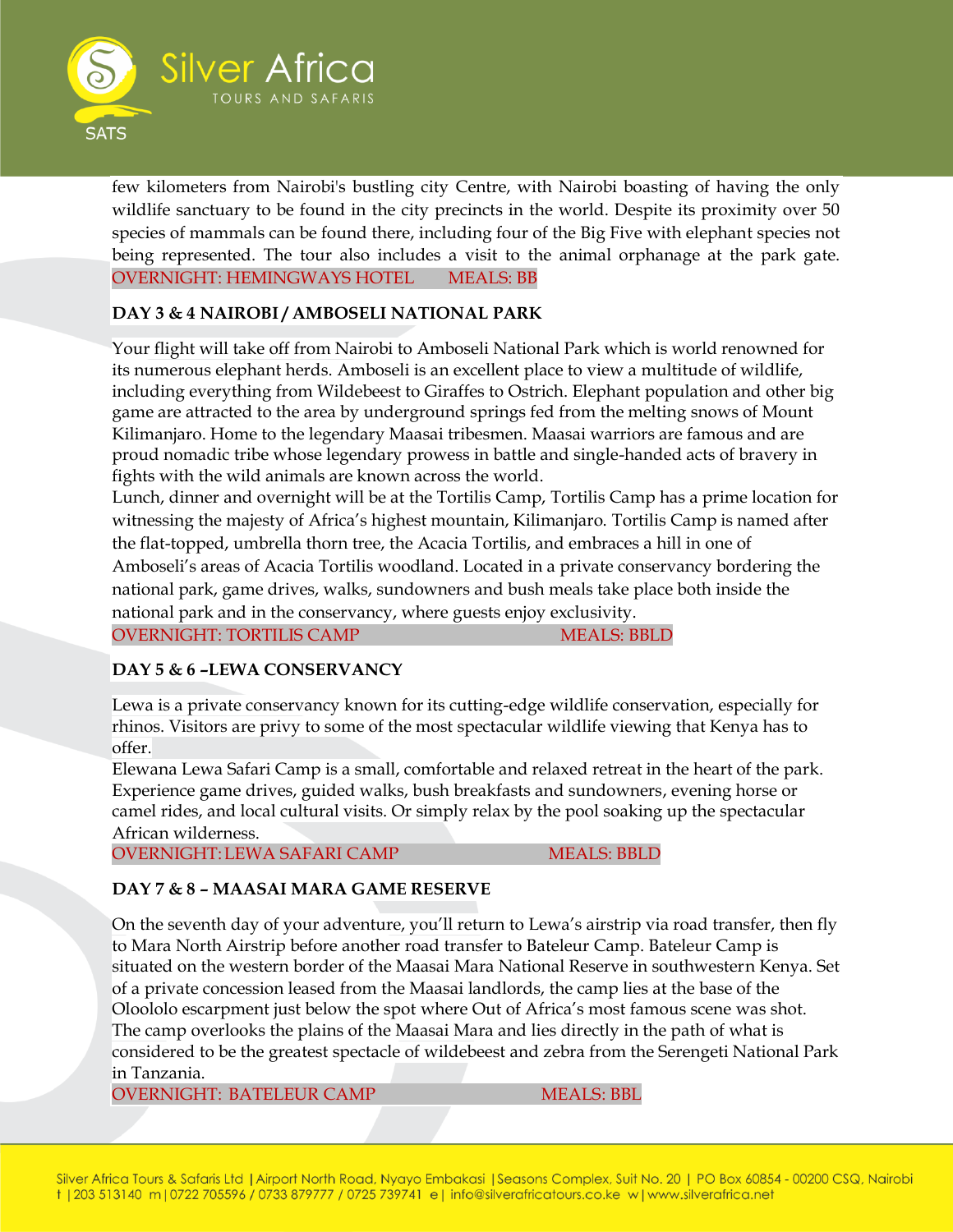

# **DAY 9 & 10 – SERENGETI NATIONAL PARK**

Leave your Maasai Mara property (with picnic lunch) and transfer to the airstrip to board the scheduled flight to Serengeti, landing at Seronera/Kogatende airstrip. On arrival you will be met to transfer to your camp for check in, lunch and relaxation. Later in the evening, enjoy a game drive in the Park. Dinner and overnight Grumeti Serengeti Camp. The camp is situated on a by-water of the Grumeti River, known for its dramatic wildebeest crossings and enormous Nile crocodiles. Tucked into a strip of riverine forest, guests thrill to the antics of the resident hippo in the tranquil pool in front of the camp and the spectacular pied colobus monkeys, found nowhere else in the Serengeti.

OVERNIGHT: GRUMETI SERENGETI CAMP MEALS: BBLD

# **DAY 11 & 12 – NGORONGORO CONSERVATION AREA**

You will have a game viewing drive as you depart Serengeti for a flight to Ngorongoro Conservation Area, which features rolling plains, lakes, craters, mountains and dormant volcanoes. On arrival, you will be transferred to Ngorongoro Crater Lodge. Your home for two days. On the second day, descend into the '8th Wonder of the World' crate tour for 6 hours, a unique biosphere that has remained virtually unchanged since the dawn of time. Enclosed within its towering walls are grasslands, swamps, forests, salt pans, a fresh water lake and a glorious variety of bird life. Here too are all the members of the 'Big Five' (lion, elephant, rhino, leopard and buffalo) as well as a large cast of plains game and one of Africa's densest populations of predators. Enjoy a picnic lunch on the crater floor before driving back to Ngorongoro Crater Lodge for dinner and overnight stay.

The lodge is situated at the rim of the beautiful Ngorongoro Crater and a rich wildlife around it and the location is truly breathtaking.

OVERNIGHT: NGORONGORO CRATER LODGE MEALS: BBLD

# **DAY 13 – NAIROBI / DEPART**

After breakfast, checkout with a game drive as you leave the conservation area to Lake Manyara Airstrip for flight back to Nairobi. Upon arrival transfer to the Ole Sereni hotel for lunch and later transfer to the airport for onward flight.

OVERNIGHT: MEALS: BBL

*END OF SERVICES BY SILVER AFRICA TOURS*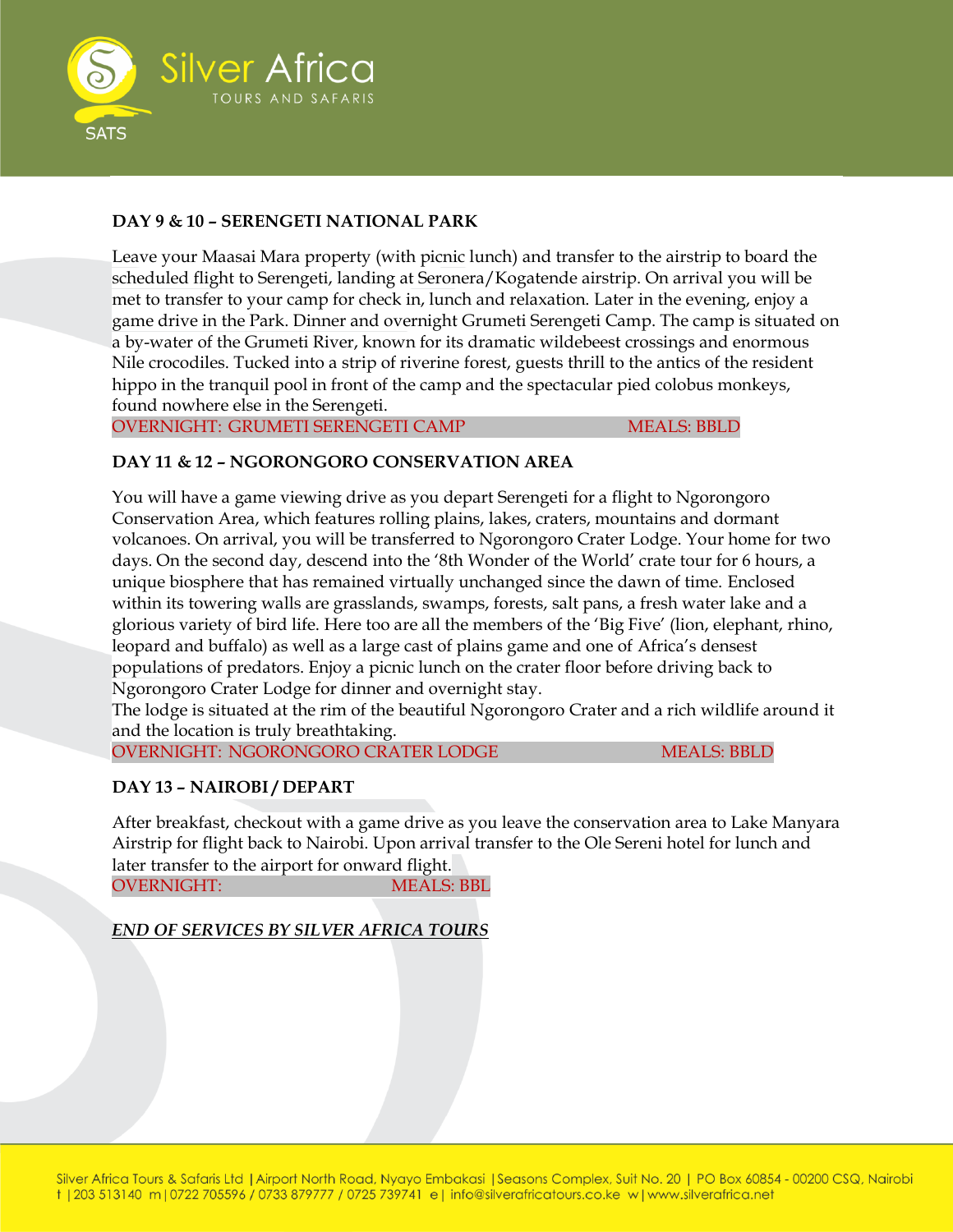

# *Nett Quotation*

**Rates in USD, per person sharing safari only.** January – March 2020 - per person sharing USD\$18,500.00 April – May 2020 - per person sharing USD\$15,700.00 June 2020 – per person sharing USD\$19,500.00 July – October 2020 – per person sharing USD\$21,500.00 November – December 2020 – per person sharing USD\$16,500.00 Single room supplement USD\$4,550.00

### **2020 Dates Departure dates: Below dates are from the day of arrival in Nairobi to the day of Departure.**

| Jan 08 – Jan 20  | May 27 - June 08      | Aug. 12- Aug. 24    | Oct. 28 - Nov. 09   |
|------------------|-----------------------|---------------------|---------------------|
| Jan 15 - Jan 27  | June 03 - June 15     | Aug. 19 - Sept. 02  | Nov. $04 - Nov. 16$ |
| Jan 22 - Feb 03  | June 10 - June 22     | Aug. 26 - Sept. 07  | Nov. 11 - Nov. 23   |
| Jan 29 - Feb 10  | June 17 - June 29     | Sept. 02 - Sept. 14 | Nov. 18- Nov. 30    |
| Feb 05 - Feb 17  | June $24$ – July 06   | Sept. 09 - Sept. 21 | Nov. 25 - Dec. 07   |
| Feb 12 - Feb 24  | July $01$ – July 13   | Sept. 16 - Sept. 28 | Dec. 02 - Dec. 14   |
| Feb 19 - Mar 02  | July $08$ – July $20$ | Sept. 23 - Oct. 05  | Dec. 09 - Dec. 21   |
| Feb 26 – Mar 09  | July 15 - July 27     | Sept. 30 - Oct. 12  | Dec. 14 - Dec. 28   |
| Mar 04 - Mar 16  | July 22 - Aug 03      | Oct. 07 - Oct. 19   | Dec. 23 - Jan. 04   |
| Mar 11 - Mar 23  | July 29 - Aug 10      | Oct. 14 - Oct. 26   | Dec. 30 - Jan. 11   |
| May 20 - June 01 | Aug $05 - Aug 17$     | Oct. 21 - Nov. 02   |                     |

*The Silver Africa Signature Safari can easily be transformed into a fully Private Safari, with your own Safari Guide, vehicles etc. and you can extend your safari by jetting off to Cape Town or Zanzibar for a few days, or visit the mountain gorillas of Rwanda, or magnificent Victoria Falls.*

*Make this a Private Safari: Convert any date into a private departure for your party alone. Call for details and rates*.

### **Hot Air Balloon Safari per person USD\$485.00**

**Flying Doctors insurance per person USD\$100.00**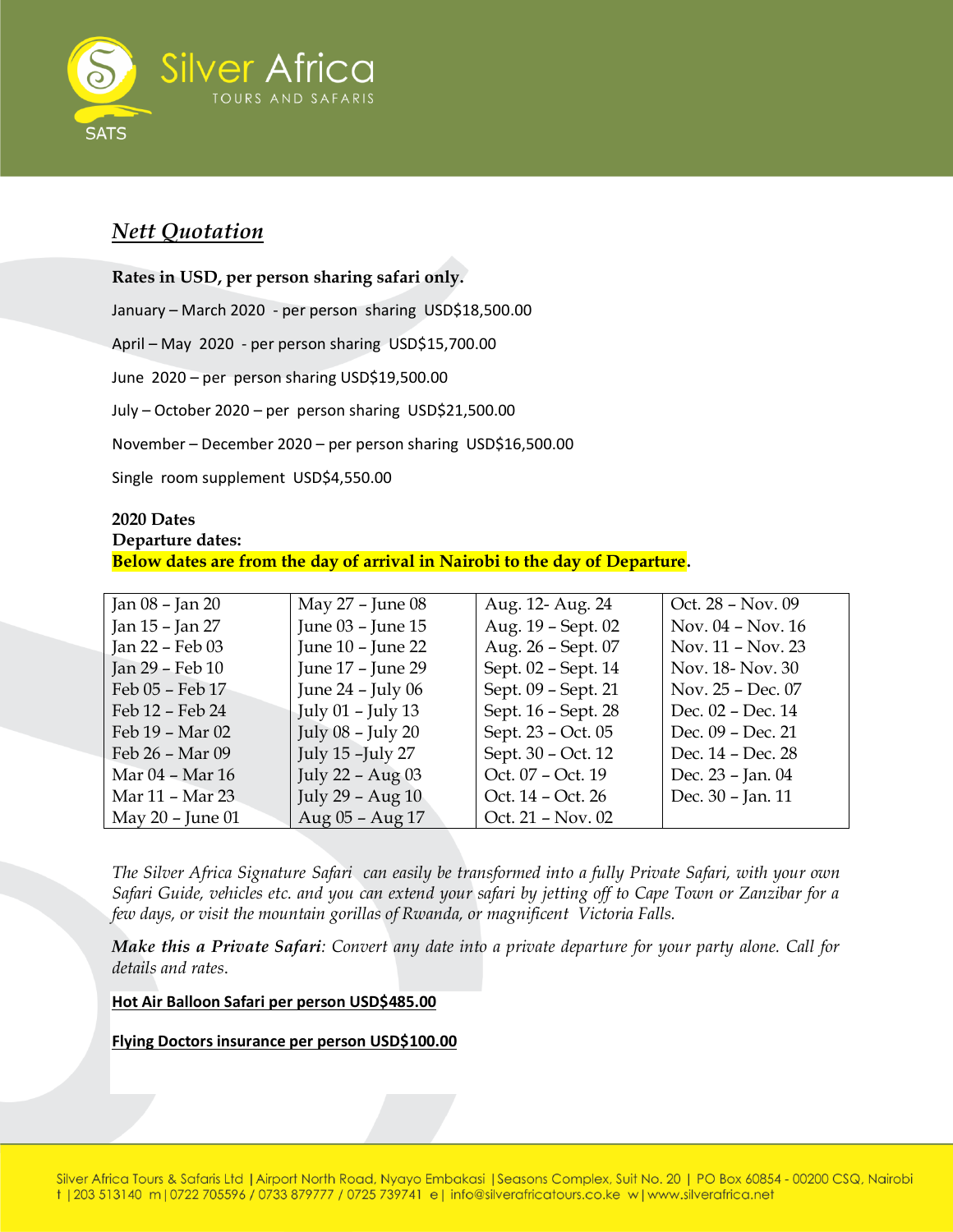

### **Included:**

- -Accommodation and meals as indicated above
- -Seven (7) seater safari Land Cruiser with English speaking driver/guide
- -Game drives as indicated above
- -All park fees
- -One (1) litre bottle of mineral water per person per day on safari
- -All transfers and assistance
- -Local Flights; Wilson / Amboseli
	- Amboseli / Lewa
	- Lewa / Mara
	- Mara / Serengeti
	- Serengeti / Manyara
	- Manyara / Wilson

#### **Not included:**

-International flights, visas and airport taxes

-Personal expenses like drinks, tips, laundry etc.

-Personal insurance and baggage insurance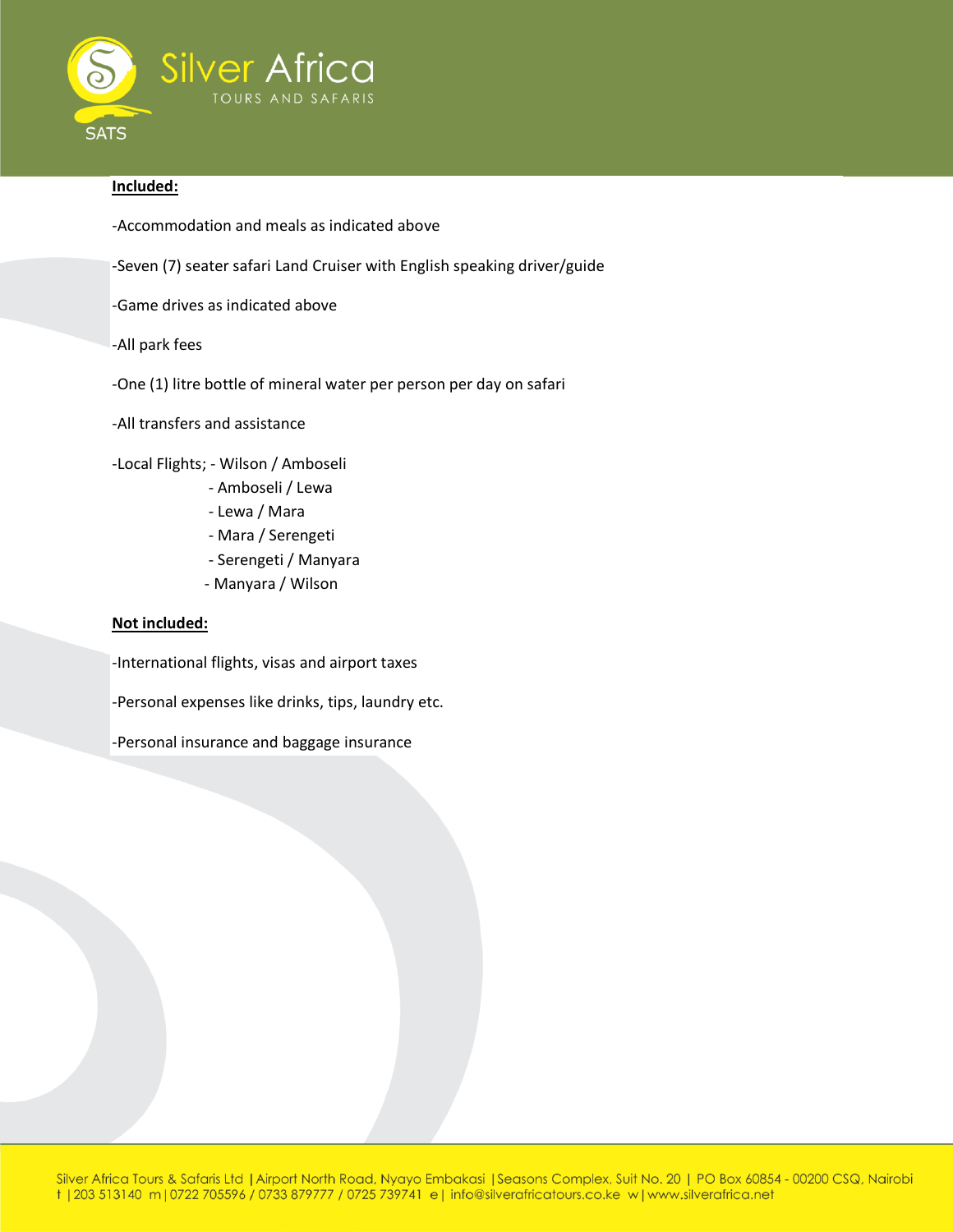

# **TERMS AND CONDITIONS**

1. **Reservations:** Reservations are required to be made in writing and with as much notice as possible.

# **Group /FIT's:**

A non refundable deposit of 30% of the tour price is required on confirmation, if made more than 30 days before the departure of the tour. If the reservation is made within 30 days of the departure date of the tour, full payment for the tour is required. Balance of payment is required 8 weeks prior to departure or on the date stipulated on the invoice.

2. **Cancellations:** Cancellations must be made in writing and will become effective on the date of receipt at the offices of Silver Africa Tours. Cancellation & Amendments by passenger/s: Charges are based on the full price of the tour and apply as follows: Silver Africa Tours reserves the right to claim a cancellation fee of up to 100% of the total package price.

### **Group Tours:**

- o More than 45 days before departure 40%
- o 45 29 days before departure 50%
- o 30 15 days before departure 60%
- o Less than 15 days before departure 100%

# **FIT's**

- o Less than 35 days before departure 40%
- o Less than 21 days before departure 50%
- o Less than 14 days before departure 75%
- o Less than 7 days before departure 100%

Silver Africa Tours shall not be liable for damages of whatsoever nature, arising from any alterations or cancellations.

Silver Africa shall at all times exercise its absolute discretion in regard to cancellation / refunds, including where passengers do not remain with the pre booked holiday throughout its duration.

Silver Africa Tours uses many suppliers, each with their own amendment / cancellation charges.